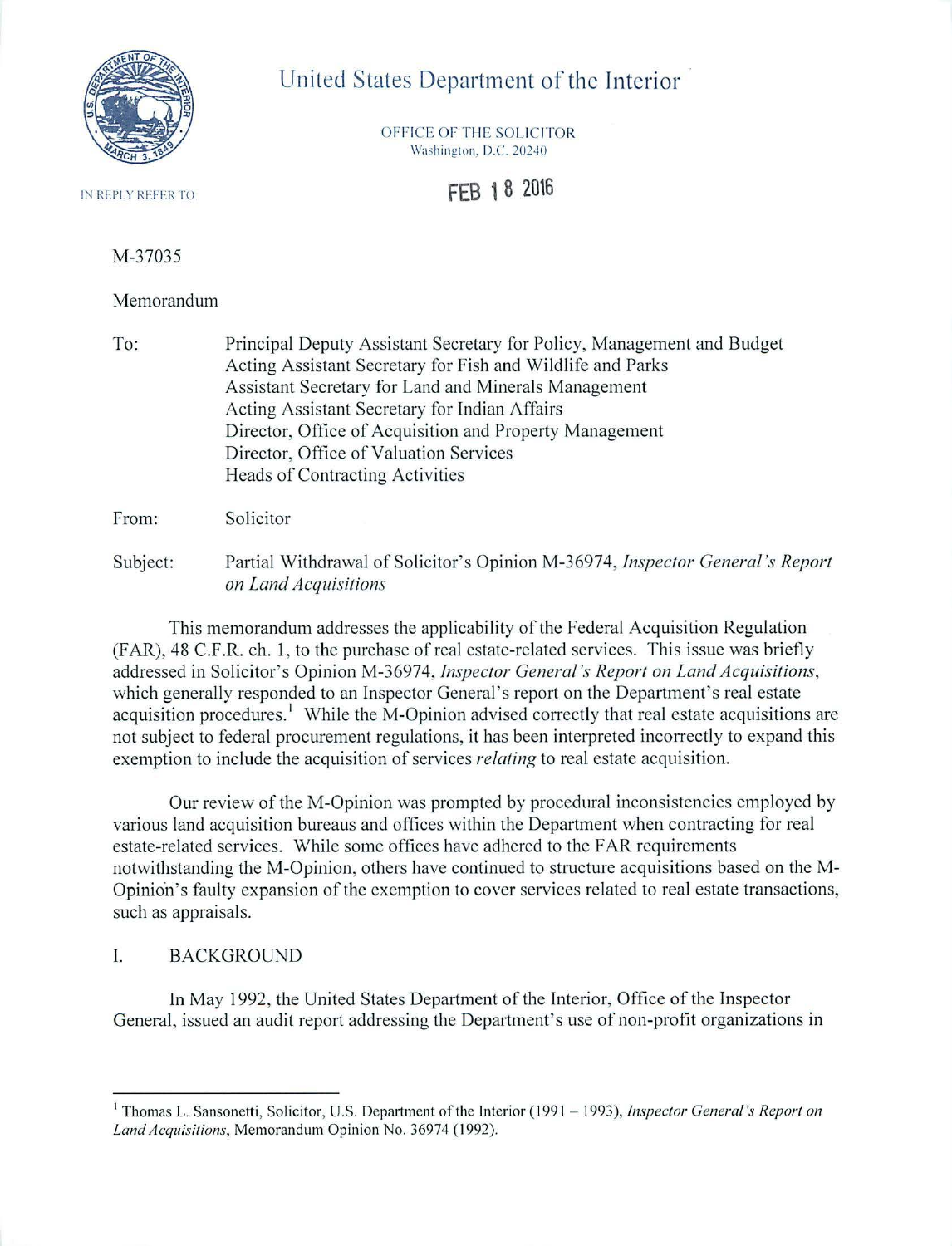acquiring land.<sup>2</sup> The report mainly focused upon the propriety of the Department's relationships with those organizations and whether the arrangements resulted in excessive land prices being paid by the Department. In response to a request from the Secretary, the Solicitor issued Opinion M-36974 on July 30, 1992. The M-Opinion supported the value of using non-profit organizations quickly to secure identified land and, as part of a multi-step analysis, also addressed the inapplicability of the various federal acquisition laws and regulations to real estate purchases. In so doing, the M-Opinion expanded upon the correct reading that the FAR does not apply to real estate acquisitions to include an exemption for services that *relate* to the acquisition of real estate such as title searches and appraisals.<sup>3</sup> Specifically, the M-Opinion stated that "[t]he federal procurement laws and regulations are not applicable to the purchase of real property or *services associated with such purchases.* " 4 The M -Opinion expanded upon this interpretation by further stating as follows:

In the usual circumstance where the Government purchases the land directly from the seller without the involvement of a third party, the services related to that purchase (e.g., appraisal services, title searches) would be available for competition under the procurement regulations. While this is the common practice of the Department, *there is no legal obligation to use the procurement process in acquiring these services so long as they are considered to "relate to the acquisition of land"* 48 C.F.R. 2.101. As a legal matter, the Government is free to use the appraisal of the seller. *<sup>5</sup>*

The Twin Cities Field Solicitor interpreted this statement also to include land surveys (Twin Cities Opinion). $<sup>6</sup>$  In apparent reliance on both the M-Opinion and the Twin Cities</sup> Opinion, the U.S. Fish and Wildlife Service issued a 2007 memorandum that stated that appraisals, special appraisals such as timber cruises and mineral appraisals, boundary surveys, title insurance, title abstracts, contaminant surveys, and archaeological surveys were exempt from the FAR.<sup>7</sup> These additional memoranda offered no independent analysis of the purported exemption, but simply expanded upon the scope of real estate-related services believed to be exempt under the M-Opinion. Guidance built upon the M-Opinion has solidified reliance upon the purported FAR exemption within certain offices while other offices have chosen to disregard the exemption in favor of FAR applicability. This dichotomy has resulted in land acquisition offices operating under conflicting practices with respect to the acquisition of real estate-related services.

#### II. ANALYSIS

In addressing whether competition requirements apply to the acquisition of real estaterelated services, it is unclear whether the M-Opinion intended to draw a distinction between a

<sup>&</sup>lt;sup>2</sup>Department of the Interior Land Acquisition Conducted with the Assistance of Nonprofit Organizations, U.S. Department of the Interior, Office of the Inspector General, Audit Report No. 92-I-833 (1992).<br><sup>3</sup> Sansonetti, supra at 9-10.

<sup>&</sup>lt;sup>4</sup> *Id.* at 9 (emphasis added).<br><sup>5</sup> *Id.* at 10 (emphasis added).

<sup>&</sup>lt;sup>6</sup> Field Solicitor, U.S. Department of the Interior, *Applicability of Federal Procurement Regulations to Acquisition of Real Property*, Memorandum Opinion (Oct. 6, 1995).

U.S. Fish and Wildlife Service, *Contracts for Professional Services Related to Land Acquisitions*, Policy Memorandum (Feb. 5, 2007).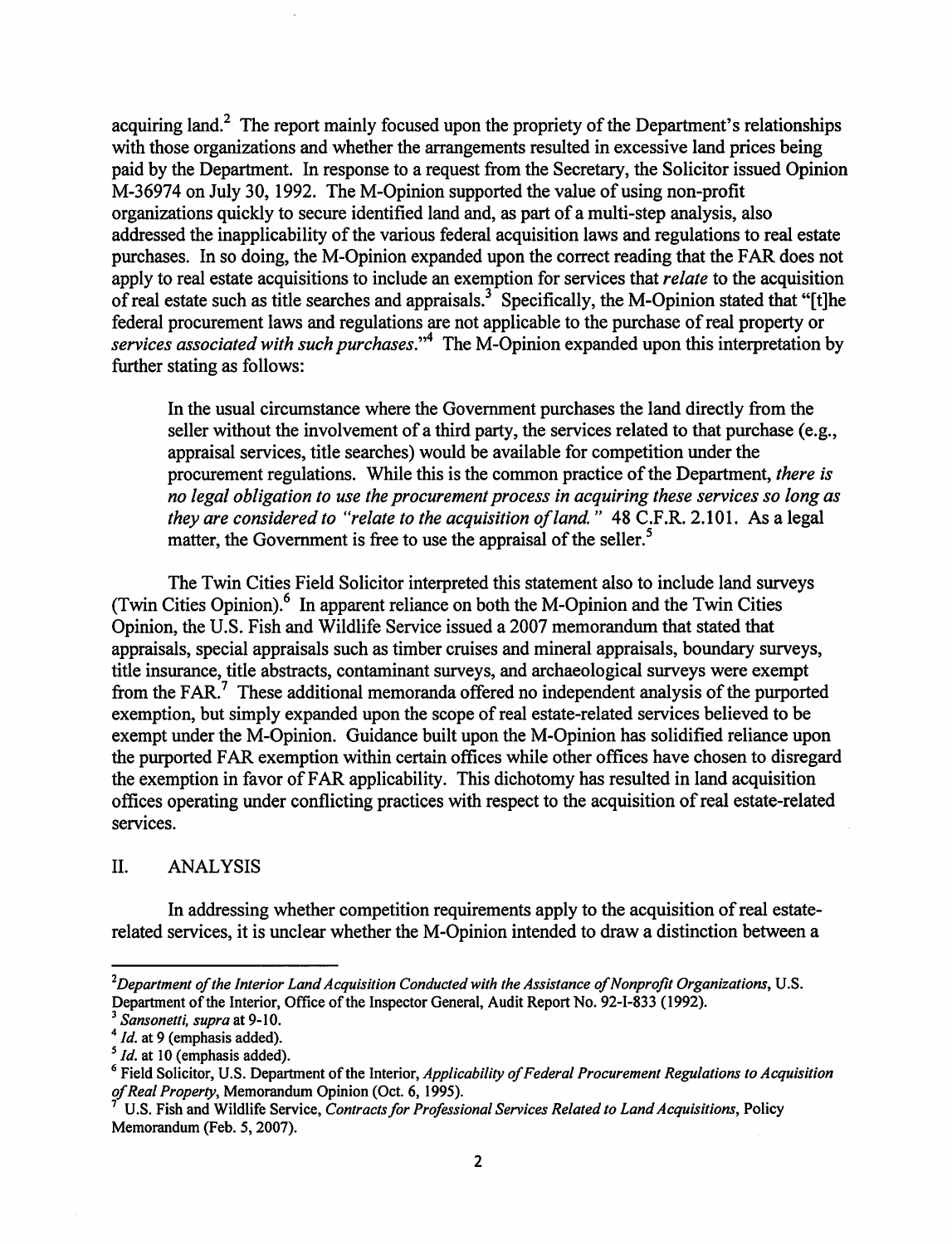circumstance in which the Government must, itself, acquire one or more real estate-related services and a circumstance where another party—the seller or a third party—acquires the real estate-related services in order to convey marketable title. In the latter case, the FAR would not apply because the Government would not directly be acquiring the services, but instead would be reimbursing the seller for certain allowed expenses that are incidental to the transfer of title.<sup>8</sup> Regardless of its intent, however, the M-Opinion purported directly to quote 48 C.F.R. § 2.101, *Definitions*, to support the position that real estate-related services acquired by the Government are FAR-exempt. It provided no more specific citation or further analysis. Our review of Section 2.101, both as presently enacted and historically, confirms that it contains no such text as purportedly quoted and nothing else that can be construed to support such a FAR exemption.<sup>9</sup>

Further review of the FAR supports the position that real estate-related services acquired by the Government are subject to the regulation. As defined by 48 C.F.R. § 37.101, both currently and historically, the term "service contract" means "a contract that directly engages the time and effort of a contractor whose primary purpose is to perform an identifiable task rather than to furnish an end item of supply. A service contract may be either a nonpersonal or personal contract. It can also cover services performed by either professional or nonprofessional personnel whether on an individual or organizational basis."<sup>10</sup> This definition has not changed since at least October I, I989. While not specifically listed among the examples of service contracts provided in Part 37, the broad range of examples provided (which includes "maintenance of real property" and "advisory and assistance services") supports that a "service contract" includes services related to the acquisition of land. Furthermore, certain services that relate to the acquisition of land are expressly subject to the Brooks Act<sup>11</sup> as implemented by the  $FAR$ <sup>12</sup> For example, surveying services are "considered to be an architectural and engineering service and shall be procured pursuant to [FAR] section 36.601 from registered surveyors or architects and engineers."<sup>13</sup> Therefore, we must conclude that real estate services acquired by the Government are subject to the FAR.

Additionally, we can find no other authority generally to exempt this class of services from the FAR. When directly acquired by the Department, real estate-related services, like any other government-acquired service, are subject to federal acquisition requirements unless exempted by a specific legal authority. Neither the M-Opinion nor the references cited therein provide any such authority and therefore we conclude that there is no support for finding a broad exemption for real estate-related services under the FAR. Any other interpretation is inconsistent with the FAR and also inconsistent with the more broadly applicable statutory requirement to promote full and open competition in the award of government contracts.<sup>14</sup>

<sup>&</sup>lt;sup>8</sup> 42 U.S.C. § 4653 (2012) directs the head of the Federal Agency to reimburse the seller for "recording fees, transfer taxes, and similar expenses incidental to conveying such real property to the United States."

<sup>&</sup>lt;sup>9</sup> We have reviewed versions of the FAR *Definitions* section going back as far as 1981.

<sup>10 48</sup> C.F.R. § 37.101 (2015).

 $11$  40 U.S.C. §§ 1101 - 1104 (2012).

 $12$  48 C.F.R. § 36.600 - 36.609-4 (2015).

 $13$  48 C.F.R. § 36.601-4(a)(4).

<sup>14</sup>41 U.S.C § 3301 (2012); 48 C.F.R. § 6.101.